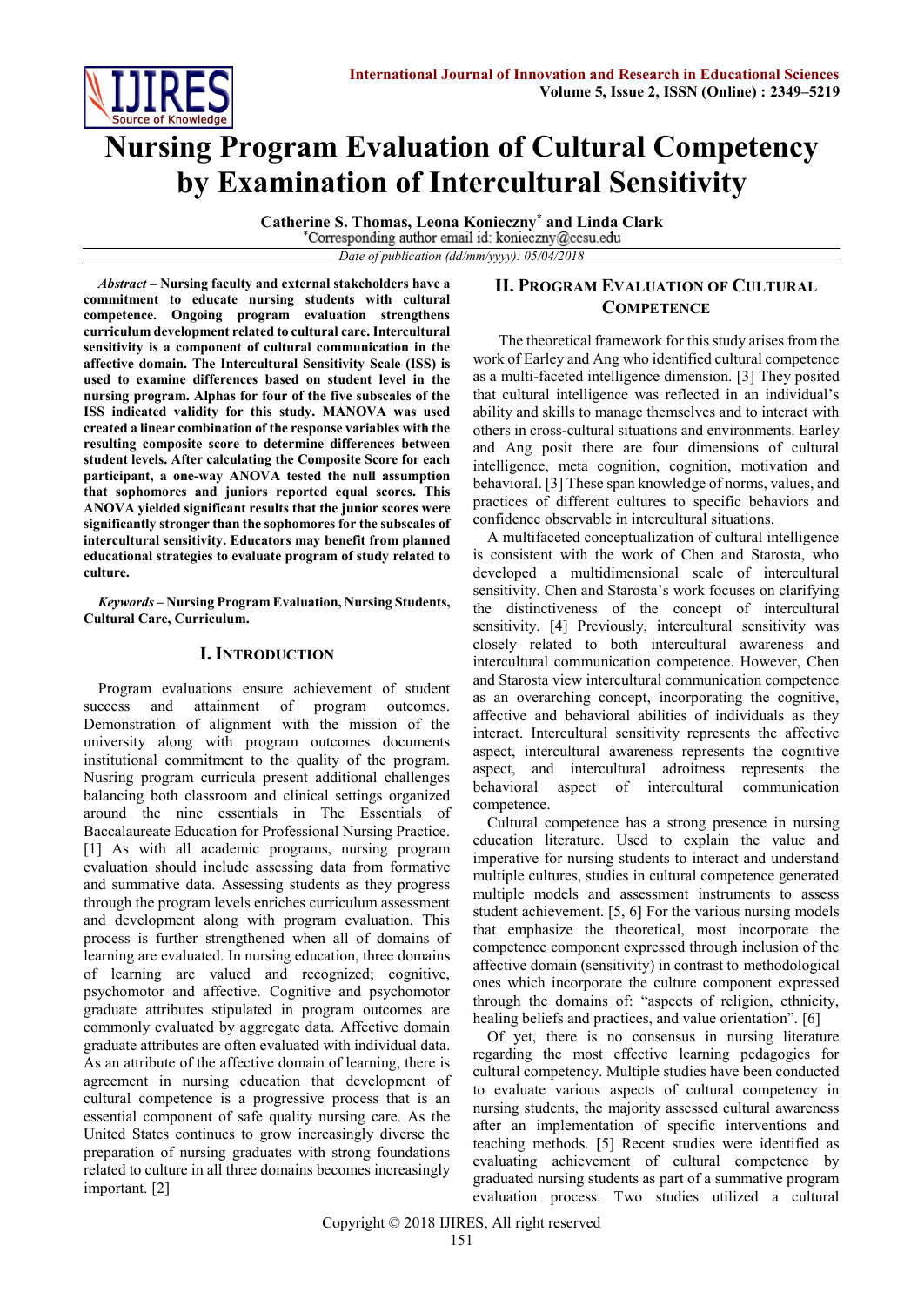

competence assessment tool, [7, 8] the other used an adaptation of the Resident's Physician Preparedness to Provide Cross Cultural Care Survey. [9] Findings ranged from moderate to increased levels on instrument scores. While all of the instruments assess components of cultural sensitivity, none of them focused solely on the affective domain of learning, cultural sensitivity.

While studies from nursing education are more limited, other areas of higher education provide valuable insight. Examining the impact of study abroad on undergraduate students, found that fourth year diverse experiences and fourth year integrated learning experiences generated significant positive effects on the total measure of intercultural competence. [10] Other researchers tested the impact of a cross cultural management course for undergraduate students in business majors. [11] The results confirmed the course significantly improved the metacognitive and cognitive dimensions of cultural intelligence, however neither the motivational nor behavioral dimensions significantly changed.

## **III. PURPOSE**

The purpose of the cross-sectional study is to extend existing studies of intercultural competence to nursing education. Specifically, this study seeks to determine if specific curricular efforts to impact intercultural sensitivity are effective when comparing sophomore and junior level nursing students. Further, are there specific aspects of intercultural sensitivity which demonstrate differences based on program level?

### **IV. METHODS**

The target population for this study were sophomore and junior undergraduate nursing students at a public state regional university in the United States of America. The Human Studies Council at the state university provided institutional review and approval for the study. Using inclass time, students completed the ISS during the second week of the semester. This allowed for a cross-sectional study assessing the potential impact of the nursing curriculum on intercultural sensitivity.

The Intercultural Sensitivity Scale was developed and validated by Chen and Starosta to measure 5 components of intercultural sensitivity, Interaction Engagement, Respect for Cultural Differences, Interaction Confidence, Interaction Enjoyment, and Interaction Attentiveness. [4] For the present study the alphas for four of the five subscales (Interaction Engagement, 0.704; Respect for Cultural Differences, 0.738; Interaction Confidence, 0.759; Interaction Enjoyment, 0.774) indicated the subscales were valid for this study. However, the fifth scale, interaction attentiveness, is not used due to an unacceptable alpha.

 In addition to the four sub-scales, the ISS is designed to yield an overall composite score. Given the nature of the validity of only 4 of the 5 subscales, a MANOVA was used for the analysis, appropriately avoiding the commonly held misperception that a MANOVA is simply an additive ANOVA for composite scores. [12]

## **V. RESULTS**

Of the 168 participants, 85 were sophomores and 83 juniors. For all respondents, the subscale Interaction Confidence has the lowest mean (3.70) and the largest standard deviation (0.61) and Respect for Cultural Differences (4.47) and Interaction Enjoyment (4.42) are the highest.

Two of the subscales deviated from normality, however, given the sample size, the MANOVA is robust to this violation given the equal covariance (Grice & Iwasaki, 2007). The MANOVA analysis yielded a significant effect (Wilks .93484,  $F = 2.84$ ,  $p \le 0.05$ ) and the resulting betas from the MANOVA were used to calculate a composite score.

The raw beta coefficients form the equation: Composite Score =  $(-1.307780)$  Interaction Confidence +  $(-1.57165)$ Respect for Cultural Differences  $+$  (0.00166) Interaction Enjoyment + (2.50674) Interaction Engagement.

After calculating the Composite Score for each participant, a one-way ANOVA tested the null assumption that sophomores and juniors reported equal scores. This ANOVA yielded a significant result ( $F = 11.57$ , p<.05). Table 1 contains the estimated marginal means, demonstrating a significantly more negative composite score for sophomores than juniors. This indicates intercultural sensitivity, as measured by the four subscales, was significantly stronger for juniors than for sophomores.

Table 1. Composite Score Means.

| Student Level | N  | M(SD)          | 95% CI         |
|---------------|----|----------------|----------------|
| Sophomore     | 85 | $-1.446(.108)$ | $(-1.7, -1.2)$ |
| Junior        | 83 | $-921(.110)$   | $(-1.1, -.70)$ |

### **VI. DISCUSSION**

The data analysis demonstrates that junior level nursing students have increased overall intercultural competency reflected as a composite score of interaction confidence, interaction enjoyment, interaction engagement, and respect for cultural differences as compared to sophomore level nursing students in a traditional BSN program. The expectation is that the nursing curriculum will educate nursing students with professional values of human dignity, integrity, and social justice. [1] The results of this study are consistent with nursing students' perceptions that their level of cultural competence has developed throughout the nursing curriculum. [13] There are several factors for junior level students to have increased scores. There is an embedded plan within the curriculum to prepare students in caring for culturally diverse patients, families, and communities. This starts with the first nursing courses and continues to other courses in which case studies or patient scenarios in the classroom or simulation lab display patients from varied ethnic, racial, and or religious groups. When educators select textbooks and use publishers' resources, there is consideration for cultural, ethnic, and racial diversity. [14] Clinical placement for students is selected in hospitals and agencies that serve diverse patients. Research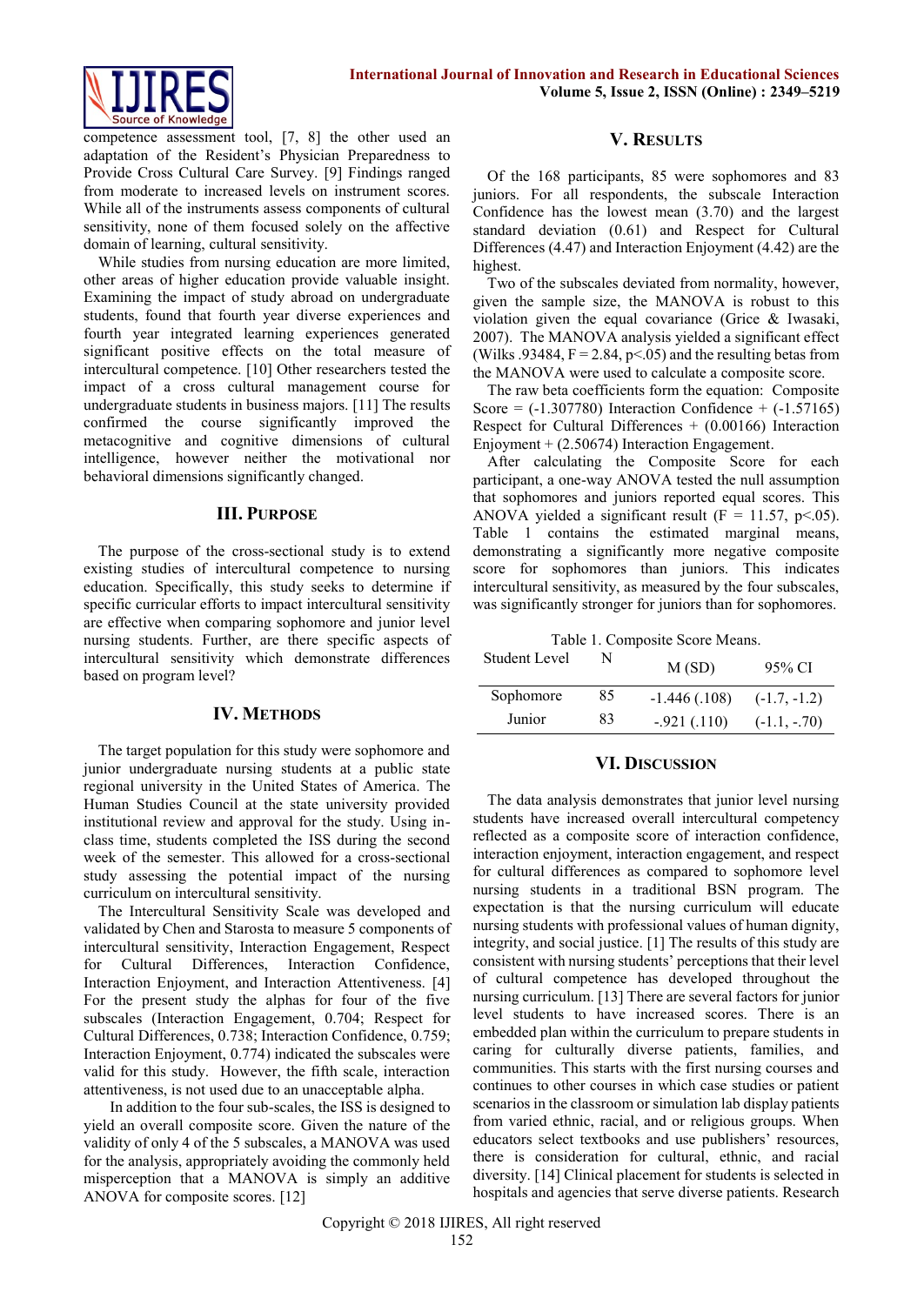

involving education of BSN students demonstrates that there is no one curricular approach that is more effective than others in developing cultural competence. [15]

Another factor for the increase in junior level students is the increased number of general education courses in the social and behavioral sciences and humanities taken as compared to sophomores. Maturation occurs in students as they progress through baccalaureate study. Students may have employment or involvement in clubs or student government which increases exposure in communicating with persons from other cultures. Research demonstrates high-quality engagement with institutionally structured activities and interaction with diverse peers are positively associated with intergroup attitudes. [16]

A recommendation, may be to increase student service learning opportunities with persons of culturally distinct groups. Another recommendation may be for nurse educators to increase participation in study abroad programs. Research supports frequency of interacting with different cultures and exchange studies are positively associated with cultural competence. [8]

### **VII. CONCLUSION**

Junior level students in nursing demonstrated increased intercultural sensitivity as compared to sophomore level students. Examination of this data supports the ongoing program evaluation of cultural competency. Educators may benefit from planned educational strategies to evaluate program of study related to culture.

This data shows the need for more research on the affective domain in nursing education. The competent affective nursing student knows how to receive, to respond, and to value information. Patients will be the recipients of care from nurses who have feelings and attitudes of appreciation for others.

#### **REFERENCES**

- [1] American Association of Colleges of Nursing ,2018, Available: http://www.aacnnursing.org
- [2] U. S. Census Bureau, 2016, Available: https://www.census.gov
- [3] P. C. Earley and S. Ang , *Cultural intelligence: Individual interactions across cultures.* Palo Alto, CA: Stanford University Press, 2003.
- [4] G. M. Chen and W. J. Starosta, The development and validation of the intercultural sensitivity scale, *Human Communication*, vol. 3, 2000, pp. 1-15.
- [5] D. Byrne, Cultural competency in baccalaureate nursing education: A conceptual analysis, *Int J for Hum Caring*, vol. 20, 2016, pp. 114-119.
- [6] Z. Shen, Cultural competence models and cultural competence assessment instruments in nursing: A literature review, *J of Transcultural Nurs*, vol. 26, 2015, pp. 308-321.
- [7] N. Mareno & P. L. Hart, Cultural competency among nurses with undergraduate and graduate degrees: Implications for nursing education, *Nurs Educ Perspect,* vol. 35, 2014, pp. 83-88.
- [8] H. Repo, T. Vahlberg, L. Salminen, I. Papdopoulos, and H. Leino-Kilpi, The cultural competence of graduate nursing students, *J of Transcultural Nurs,* vol. 28, 2016, pp. 98-107.
- [9] J. L. Flood and K. A. Commendor, Undergraduate nursing students and cross-cultural care, *Nurs Educ Today,* vol. 36, 2016, pp. 190-194.
- [10] M. H. Salisbury, B. P. An and E. T. Pascarella, The effect of study abroad on intercultural competence among undergraduate college

students, *Journal of Student Affairs Research and Practice*, vol. 50, 2013, pp. 1-20.

- [11] J. Eisenberg, H. Lee, F. Bruck, B. Brenner, M. Claes, J. Mironski and R. Bell, Can business schools make students culturally competent? Effects of cross-cultural management courses on cultural intelligence, *Academy of Management Learning & Education*, vol. 12, 2013, pp. 603-621.
- [12] J. Grice and M. Iwasaki, A Truly Multivariate Approach to MANOVA, *Applied Multivariate Research,* vol. 12, 2007, pp. 199-226.
- [13] H. Reyes, L. Hadley, and D. Davenport, A comparative analysis of cultural competence in beginning and graduating nursing students, *International Scholarly Research Notices,* 2013, pp. 1- 5.
- [14] G. Gay, Teaching to and through cultural diversity, *Curriculum Inquiry,* vol. 43, 2013, pp. 48-70.
- [15] S. Kardong-Edgren and J. Campinha-Bacotte, Cultural competency of graduating US bachelor of science nursing students, *Contemporary Nurs,* vol. 28, 2008, pp. 37-44.
- [16] N. Denson and N. Bowman, University diversity and preparation for a global society: the role of diversity in shaping intergroup attitudes and civic outcomes, *Studies in Higher Education,* vol. 38, 2013, pp. 555-570.

### **AUTHOR'S PROFILES**

#### **Thomas, Catherine S., DNP, MSN, RN, CNE**

The author received a DNP with a specialization in nursing education, in August of 2014 from Regis College, Weston Massachusetts, USA. In May of 1998 received a Master of Science with specialization in nursing education from University of Hartford, West Hartford, Connecticut, USA and a Bachelor of Science in Nursing from University of Saint Joseph, West Hartford, Connecticut, USA. Earned certification as a nurse educator from the National League for Nursing, Washington, DC, USA in November of 2015. Her clinical background is predominantly in acute care, starting at caring for vascular and thoracic surgical and transplant populations and cumulating in working in several intensive care units caring for medical and respiratory, cardiothoracic surgical, and medicalsurgical specialties. She has worked in nursing education positions in several practice settings, as a Nurse Educator, a Staff Development Director, and as a Clinical Nurse Specialist in a Magnet designated facility. In academic settings, she has been part of the faculty for several types of nursing programs, an associate degree program, a RN to BSN completion program, and a Baccalaureate program. Her current position as an Assistant Professor is at Central Connecticut State University in New Britain, Connecticut, USA. She is currently the Acting Chair in the Department of Nursing. Current areas of research interest include peer tutoring, predictors of student progression and success, and impact of service learning on nursing students. Dr. Thomas is a member of Sigma Theta Tau International Honor Society, the Academy of Medical-Surgical Nurses, the Connecticut and American Nurses Associations. She is the chair of the Leadership Succession committee for the local at large chapter for Sigma Theta Tau International Honor Society.

#### **Konieczny, Leona, DNP, MPH, RN-BC, CNE**

The author earned a Doctorate in Nursing Practice in 2013 from Sacred Heart University, Fairfield, CT, USA. Received Master's Degree in Public Health in 1991 from the University of Connecticut in Storrs, CT USA. Received Bachelor's in Nursing in 1981 from the University of the State of New York in Albany, NY, USA. Received an Associate Degree in Nursing in 1974 from Quinnipiac College in Hamden, CT, USA. The author's major area of study is in nursing education concentrating on the use of simulation. She has been an educator in nursing for almost thirty years. She is currently Assistant Professor at Central Connecticut State University in New Britain, CT, USA. She is the MSN Coordinator. She teaches students in the undergraduate and graduate programs. Her previous teaching was with students at the associate degree level. She has earned current certifications in Nursing Education and Gerontological Nursing. Her clinical experience includes critical care, medical-surgical, and gerontology nursing. She has been in management positions in acute and long-term care. Her current research is in service learning and learning using virtual patients. Dr. Konieczny is a member of Sigma Theta Tau International, American Nurses Association, and Hospice and Palliative Nurses Association. She is the recipient of the Nightingale Award for Nursing Excellence and Ruth M. Olson Excellence in Nursing

Copyright © 2018 IJIRES, All right reserved